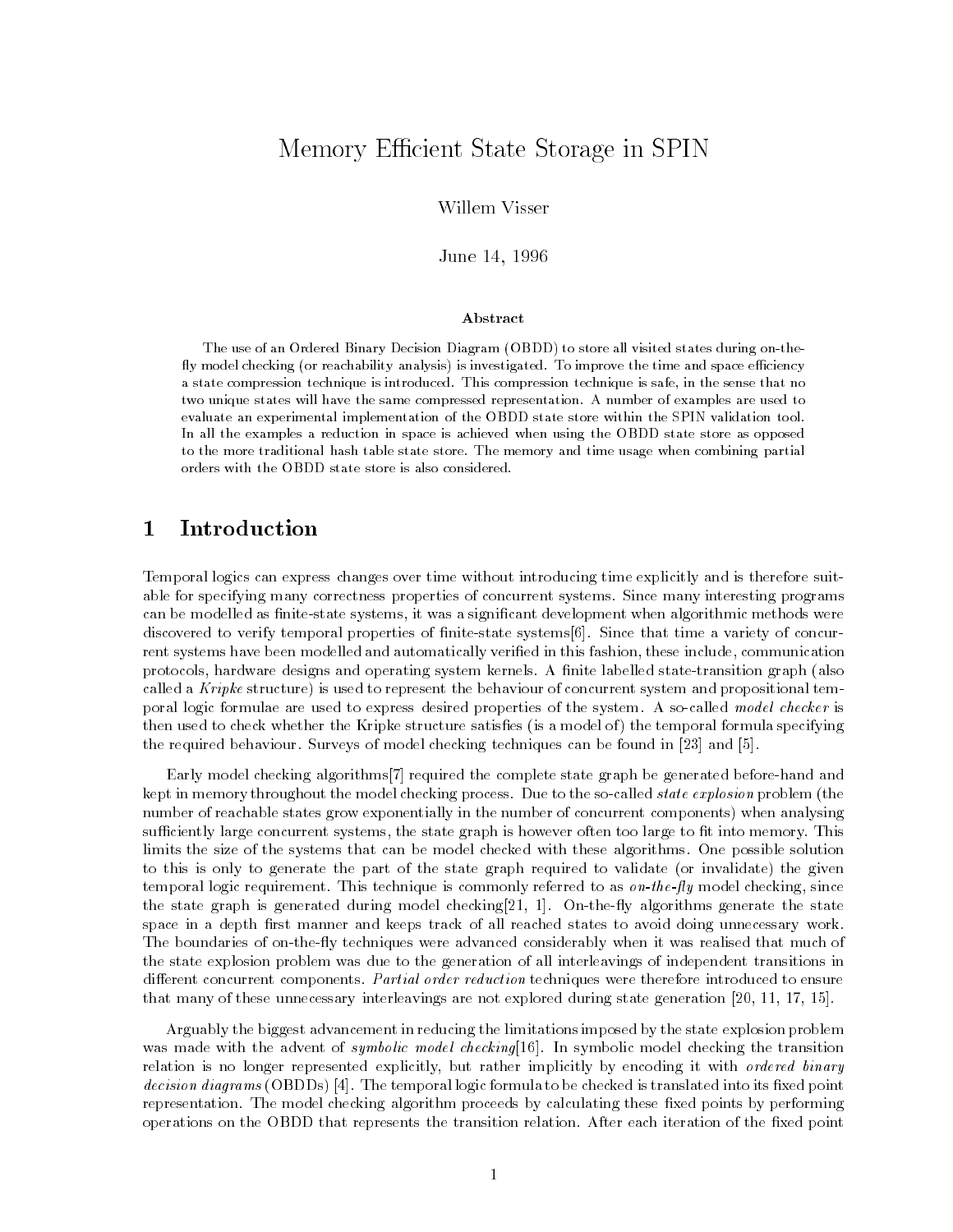calculation the set of states obtained are again represented by an OBDD. The main advantage of this algorithm is therefore that the state graph is never explicitly constructed. If the state space of a system exhibits some form of regularity then the OBDD representation of a set of its states can be very compact. Symbolic model checkers are not goal directed, since the complete state space is generated during model checking.

Unfortunately, both on-the-fly techniques and those using OBDD encodings have potential drawbacks. The main problem with on-the-fly algorithms is the storage space required to record already visited states during state generation. For OBDDs, on the other hand, the size of an OBDD is heavily dependent on the ordering of the boolean variables within it. An even bigger disadvantage of OBDDs is that certain boolean functions will always have an exponentially sized OBDD regardless of the variable ordering used[3]. Integer multiplication is an example of such a function. The size of the OBDD representing the transition relation can therefore cause the symbolic model checking to become impractical.

In this paper we will investigate a combination of on-the-fly model checking and OBDD encodings. The on-the-fly ethos will be adopted: the algorithm will be goal directed and therefore the state space will be generated during the model checking process. The transition relation will therefore not be represented by an OBDD, but, one will be used to represent the set of states already visited during the state generation. If there are any regularity in the state space generated this would be reflected in the size of the OBDD, i.e. its size will increase polynomially, rather than exponentially, with the increase in states visited. OBDD based model checkers have until now been used mostly for hardware verication, since hardware systems usually exhibit regular state spaces. These systems also tended to be synchronous. Since asynchronous software (and hardware) systems have not received the same amount of attention from the symbolic model checking community, it was decided to apply our technique to these type of systems. The effect of using partial order techniques in combination with OBDDs will also be investigated.

The outline of the paper is as follows. Section 2 will introduce the basic on-the-fly algorithm used during state generation. The next two sections will be devoted to explaining our use of OBDDs (section 3) and how it is combined with the SPIN  $[13]$  on-the-fly validation system (section 4). In section 5 a novel way of state compression will be introduced to allow more efficient OBDD representations. In sections 5.2 and 6, the results achieved by the technique will be discussed as well as the effect of partial order reductions on the OBDD size. The last section will contain conclusions and some future extensions to the algorithm.

#### 2On-the-fly Model Checking

Although it has long been known that linear time temporal logic can be efficiently model checked by only generating relevant parts of a state graph[21], it is has only comparatively recently been shown that the same is true of the branching time temporal logics CTL and CTL\*  $[1, 2]$ . Here we will only concentrate on efficient state storage during on-the-fly model checking and therefore not be concerned about the temporal logic being used.

In Figure 1 the standard depth-first search algorithm is shown that implements the state generation during model checking. When used during model checking the iterative form of the algorithm is used and after each state  $s$  is generated the model checker will determine the truth-value of the current temporal logic subformula from the value assignments within s. Since the focus here is on state generation, rather than the model checking algorithm, and the recursive algorithm in Figure 1 is easier to follow than the iterative version we will use the recursive one to explain the basic issues involved. Two data structures are used within the search: a set of all states visited during the search, VisitedStates, and a stack of states to keep track of the current execution path,  $Stack$ . During initialisation the initial state,  $s_0$  is entered into VisitedStates as well as pushed onto Stack. The depth-first search is then invoked by calling  $dfs()$ . In  $dfs$  all transitions enabled in the current state,  $s$ , at the top of the stack are executed in a depth-first manner. It the first successor state  $s$  of  $s$  has not been reached before, i.e. it is not in *VisitedStates*,  $\,$ it is entered into *VisitedStates* and pushed onto *Stack*. By calling *als* again  $s$  now becomes the current  $\overline{\phantom{a}}$ state. When all the successor states from the current state <sup>s</sup> have been visited then <sup>s</sup> is removed from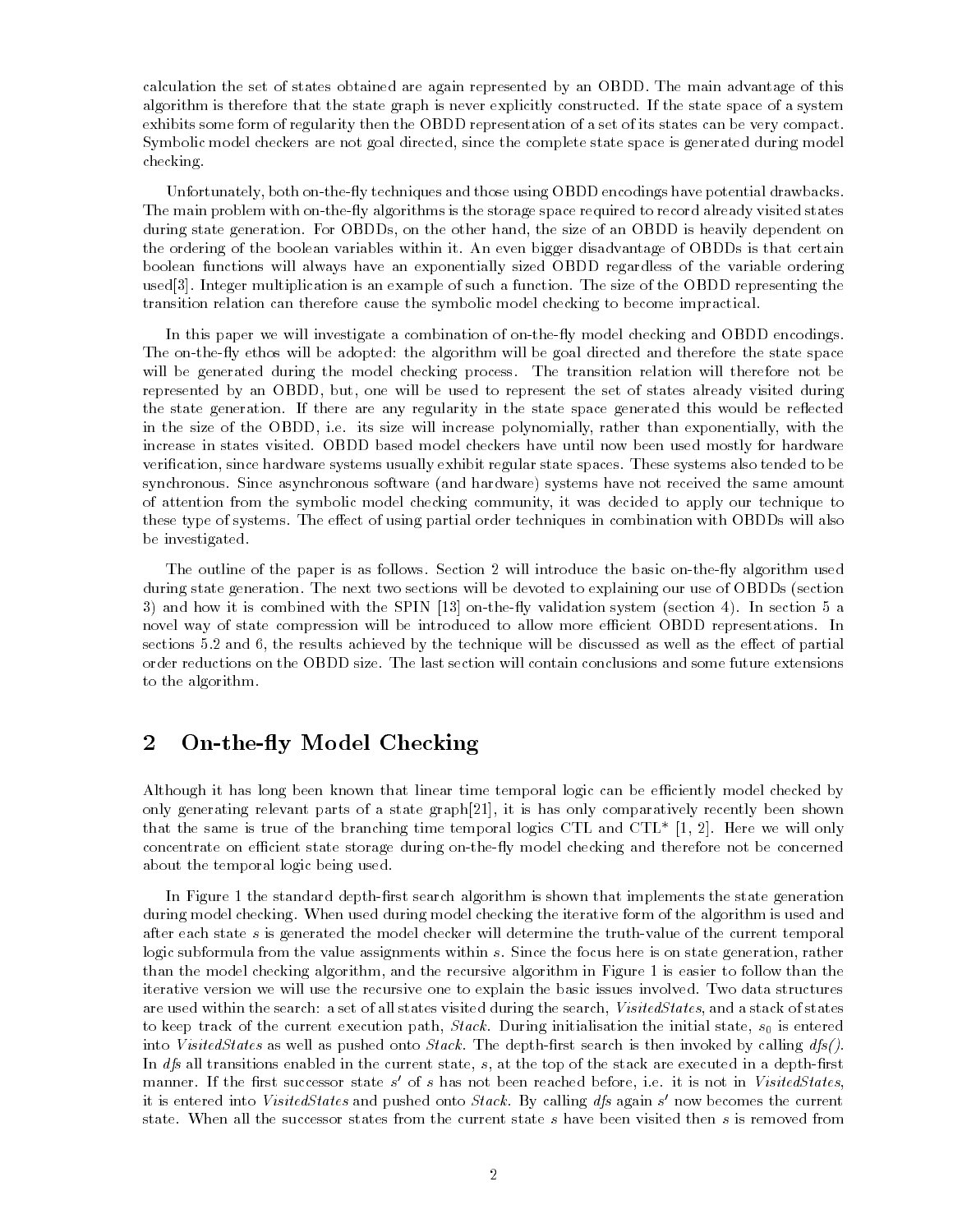### PROCEDURE DFS()

```
PROCEDURE dfs()
   BEGIN
     s = \text{top}(Stack);
      FOR all transitions t enabled in s DO
          s' = successor(s) after executing t;
          IF s' NOT IN VisitedStates THEN
             Enter s' into VisitedStates;
             Push s' onto Stack;
             dfs()
           END
      END;
      Pop s from Stack
   END dfs;
BEGIN
   Enter s_0 into VisitedStates;
   Push s_0 onto Stack;
   dfs()
END DFS;
```
Figure 1: Depth-first State Generation during Model Checking.

the stack and previous state on the stack becomes the current state.

The representation of the set VisitedStates has been the focus of much research[12, 10, 24]. This is not surprising since this is the part of on-the-fly model checking that will determine its tractability when checking large designs. The most commonly used method is to represent the set as a large hash table of states. When a new state is generated it is hashed to obtain the index into the table. Since the states must be stored in its entirety, to allow for comparisons during the resolving of possible hash conflicts, this method is not very efficient when a large number of states must be stored. An optimisation on this method, was to allow table entries to be over-written when the table became too full[11, 22]. The intuition was that the chance of a state being revisited after it was over-written would be small in practice. However, empirical results showed in many cases as soon as the table entries were over-written the validation time increased exponentially. The most novel approach to date is the so-called bitstate  $hashing[12]$  used in the SPIN validation system. This technique requires a large vector of bits (of fixed size) to be maintained in memory to keep track of previously generated states. A hashing technique is used to compute an index into this bit vector from the value of each state. However, since the validation results can be invalid when a hash conflict occurs this technique is not always desirable when validating safety critical systems. The coverage obtained with bitstate hashing can be improved by either increasing the number of hashing functions used or using more than one bit to hash into (hashcompact [24]). A summary of bitstate hashing as well as comparisons with the hashcompact method can be found in [14].

In the next section we will introduce OBDDs as a possible alternative to the above mentioned representations of *VisitedStates*. After implementing the OBDD to record visited states in the SPIN validation system a further state compression method was added to reduce both the time and memory requirements of this method. This compression method can also be used with the traditional hash table methods to reduce the memory required, at the price of adding a small constant factor to the run-time.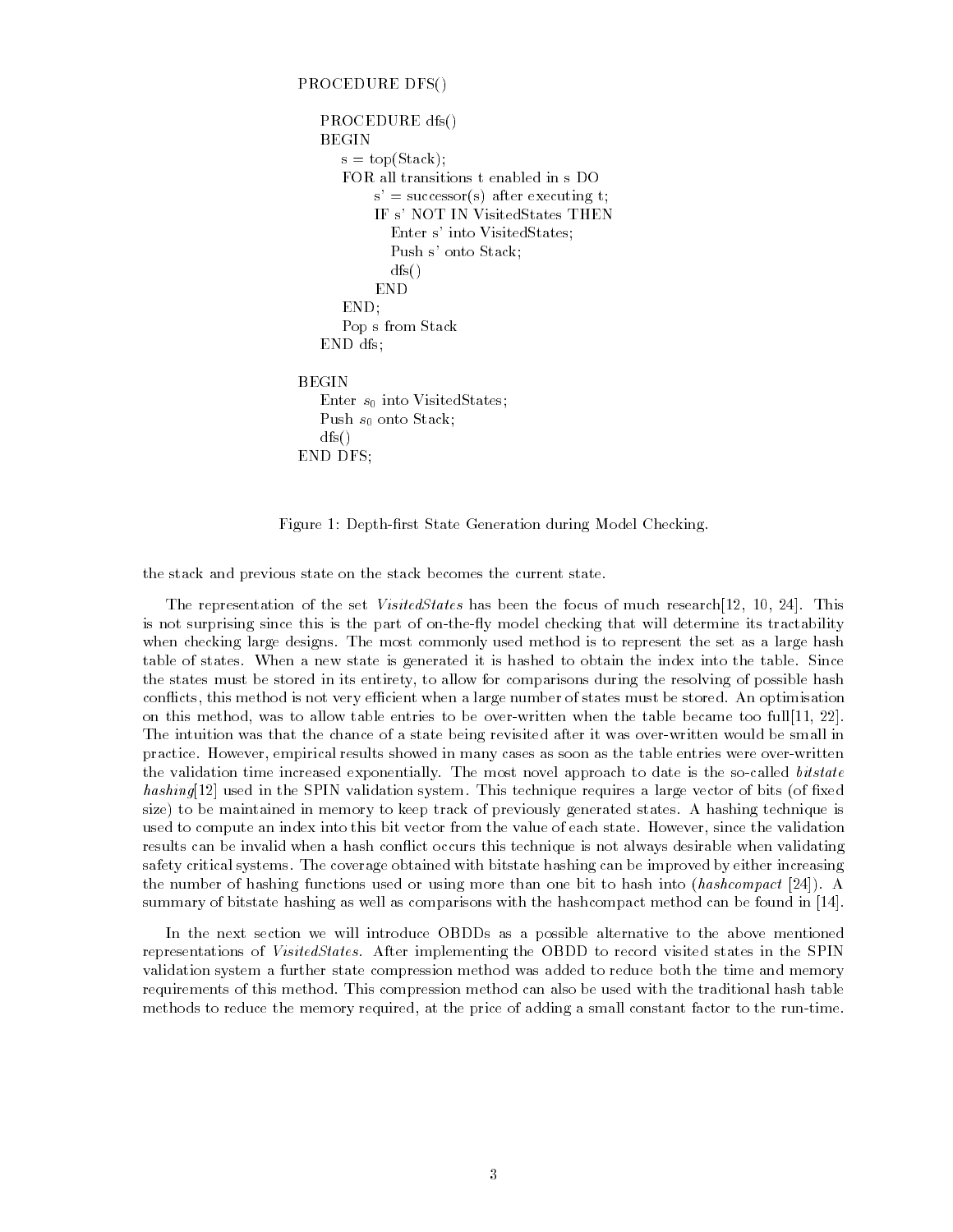

Figure 2: Decision tree for the boolean function  $f(x_1, x_2, x_3) = \overline{x}_1 \cdot \overline{x}_2 \cdot \overline{x}_3 + \overline{x}_1 \cdot x_2 \cdot \overline{x}_3 + x_1 \cdot \overline{x}_2 \cdot \overline{x}_3$ 

#### 3OBDD State Store

OBDDs are directed acyclic graphs that represent boolean functions in a canonical form. As an example, let us consider the OBDD that represents the function  $f(x_1, x_2, x_3) = \overline{x}_1 \overline{x}_2 \overline{x}_3 + \overline{x}_1 x_2 \overline{x}_3 + x_1 \overline{x}_2 \overline{x}_3$ , where denotes the AND operation and + the OR operation. The decision tree for this function is given in figure 2. Left branches from a node indicates the variable is 0 and similarly right branches indicate value 1. Terminal nodes are labelled with  $T$  for true and  $F$  for false. To construct the OBDD representation of f a total ordering on the variables of f must be imposed. In figure 2 this ordering is  $x_1 < x_2 < x_3$ . There are three transformation rules on these graphs, that do not alter the function represented, but may reduce their size. An OBDD is the name given to the graph that cannot be reduced any further. The rules are:

Remove Duplicate Terminals There must remain only one terminal with a given label. All arcs to duplicate labelled terminals must be redirected to the remaining one. A further optimisation is not to show any arcs leading to  $F$ , although they are implicitly there. In figure 3 this optimisation is performed on the decision tree for  $f$ .



Figure 3: Removing duplicate T terminals and explicit  $F$  terminals from the decision tree of  $f$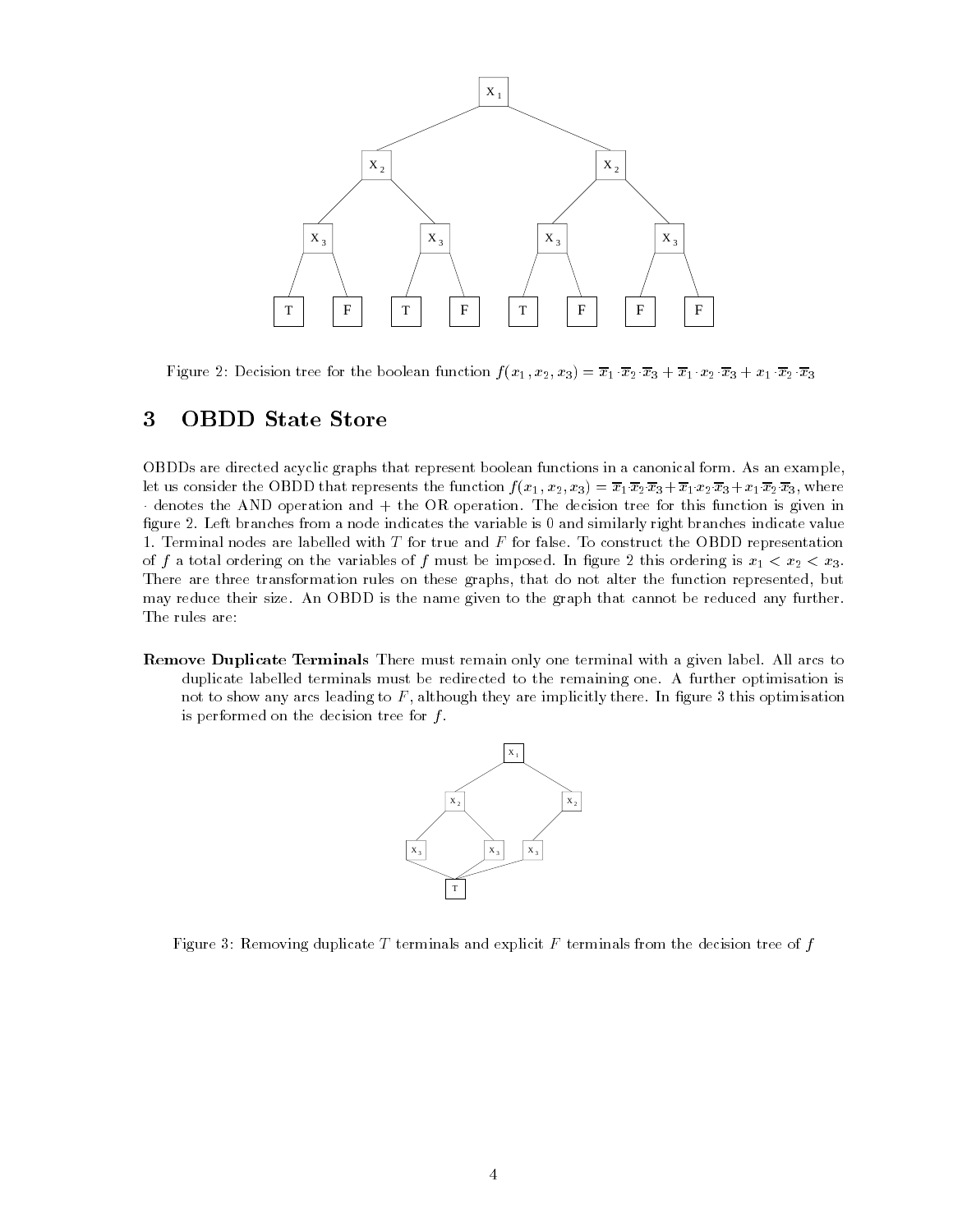Remove Duplicate Nonterminals If two nonterminal nodes have the same label and their left and right branches are the same then one must be removed. All arcs must be redirected to the remaining one. This is shown in figure 4 where the three nodes labelled  $x_3$  (with left arc to T and right to F ) in gure 3 have been replaced by one x3 node.



Figure 4: Removing duplicate nonterminals.

**Remove Redundant Tests** If both arcs from a nonterminal, say n, point to the same node, say  $n'$ , then  $\,n\,$  must be removed and all its incoming arcs must be redirected to  $\,n\,$  . In figure 4 the left-hand  $x_{\,2}$ is such a redundant node since both its left and right arcs point to  $x_3$ . The OBDD for f is shown in figure 5 after this last transformation is performed.



Figure 5: OBDD for function  $f$  after removing redundant tests.

These rules must be applied repeatedly, since the application of one rule can cause more transformations to be possible on the resulting graph. It will now be shown how an OBDD can be used to represent the set of states visited during on-the-fly model checking. First, recall that the state, s, of a system consists of a vector of bits,  $s = x_0, x_1, \dots, x_n$ , where  $x_i$  is bit i in this so-called state vector. If a state, s, is visited during a traversal it can be represented by the boolean function  $f(s) = 1$ , or, in other words,  $f(x_0,x_1,\ldots,x_n) = 1.$  For example, consider a state vector with only three bits,  $x_1,x_2$  and  $x_3$  and a state is written as  $\langle x_1x_2x_3 \rangle$ . Assume the following states are visited  $\langle 000 \rangle$ ,  $\langle 010 \rangle$  and  $\langle 100 \rangle$ . Then the OBDD for the boolean function  $f(x_1, x_2, x_3) = \overline{x}_1 \cdot \overline{x}_2 \cdot \overline{x}_3 + \overline{x}_1 \cdot x_2 \cdot \overline{x}_3 + x_1 \cdot \overline{x}_2 \cdot \overline{x}_3$  will represent the states visited. Thus if the variable ordering  $x_1 < x_2 < x_3$  is assumed then the OBDD in figure 5 represents the visited states for this example. To add a state, s, to the set of visited states it is therefore necessary to first convert  $s$  to its OBDD representation and then to perform an OR-operation on this OBDD and the one representing the set of states already visited. The resulting OBDD will represent the set of states with <sup>s</sup> added. To establish if a new state, s, is in the set of already visited states, the OBDD representing the visited states is traversed according to the values of the bits in s. For example, to check if the state  $s = 010$  > is in the OBDD of figure 5 we check if node  $x_1$  has a left arc-since  $x_1 = 0$  in s-this arc is traversed to reach node  $x_3$ ; now since  $x_3 = 0$  in s the left arc of  $x_3$  is traversed and the resulting terminal node T is found indicating s is in the OBDD. If the existence of state  $s = 0.01$   $>$  was checked then at node  $x_3$  the right branch would have been taken leading to the terminal F indicating s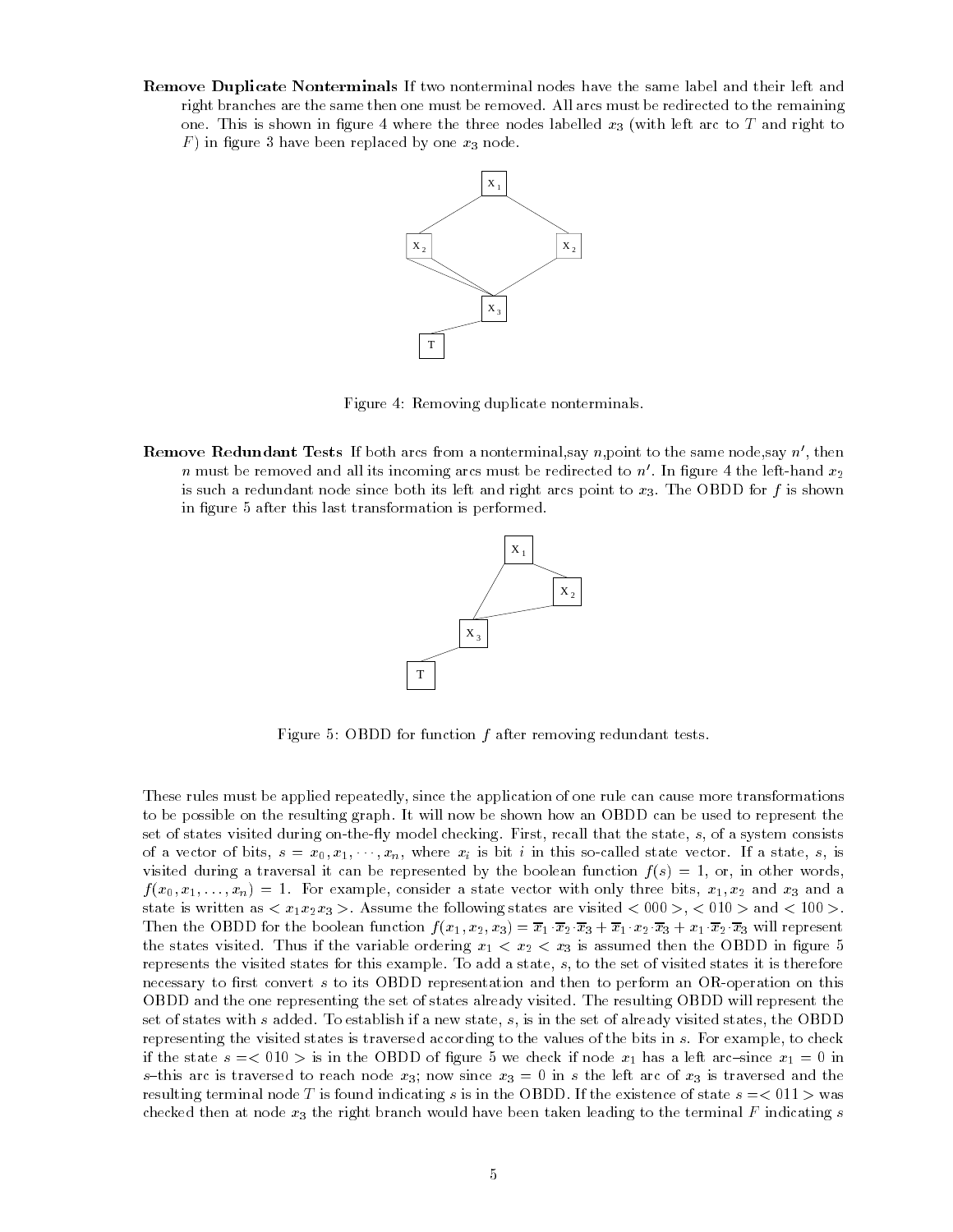has not been visited yet. The following three operations are thus the only requirements for implementing an OBDD state storage mechanism during on-the-fly model checking:

EncodeOBDD(s) This function takes as input a state and returns the OBDD encoding of the state.

OR(OBDD1,OBDD2) Returns the OBDD that is obtained after applying the transformation rules to the result of adding OBDD1 to OBDD2.

Exists(OBDD1,s) Returns true if state <sup>s</sup> is in OBDD1 else false.

The advantage of using an OBDD to record visited states becomes apparent when large parts, or even, the complete reachable state space of a model is visited. Since this will in most cases cause the OBDD to become smaller, due to the applying of the transformation rules. For example consider the previous example where the states  $< 000 > 0.010 > 0.010 > 0.010 > 0.010$  were visited. If we now assume the rest of the reachable states of this example (the five states  $< 001$  >,  $< 011$  >,  $< 101$  >,  $< 110$  > and  $< 111$  >) are visited as well then the OBDD representing the visited states will only contain the terminal node  $T$ .

#### 3.1Example

Consider the mutual exclusion problem for two processes where each process  $(i = 1, 2)$  can be in one of three code regions: noncritical  $(N_i)$ , trying  $(T_i)$  or critical  $(C_i)$ . A binary semaphore S is used to protect the critical region. The value of the semaphore is indicated by  $S_i$ , where i can be 0 or 1. A process can only enter its critical region from its trying region if the value of the semaphore is 0. When a process enters its critical region the value of the semaphore becomes 1 and on leaving the critical region and entering the *noncritical* region the value of the semaphore becomes 0 again. The state of the system consists of the values of the control variable for  $process_1$ ,  $process_2$  and the semaphore variable and is described by (*process*<sub>1</sub>, *process*<sub>2</sub>, *semaphore*). An asterisk ("\*") in the guard of a transition indicates that the field can hold any value for the guard to be satisfied in that state. The action part of the transition will indicate how each field is changed, with "\*" indicating unchanged fields. The start state is  $(N_1, N_2, S_0)$  and the transitions are the following:

$$
(N_1, \ast, \ast) \rightarrow (T_1, \ast, \ast) \tag{1}
$$

$$
(T_1,*,S_0) \rightarrow (C_1,*,S_1) \tag{2}
$$

$$
(C_1, \ast, \ast) \rightarrow (N_1, \ast, S_0) \tag{3}
$$

$$
(*, N_2, *) \rightarrow (*, T_2, *)
$$
\n
$$
(4)
$$

$$
(*,T_2,S_0) \rightarrow (*,C_2,S_1) \tag{5}
$$

$$
(*, C_2, *) \rightarrow (*, N_2, S_0) \tag{6}
$$

The two control variables each have three possible values:  $N_i(0)$ ,  $T_i(1)$  or  $C_i(2)$ . The semaphore has two values:  $S_0$  (0) or  $S_1$  (1). The two control variables will thus have two bits and the semaphore one bit allocated for it in the state vector (Figure 6).

| State vector: 5 bits |                      |           |  |  |  |  |
|----------------------|----------------------|-----------|--|--|--|--|
| Process <sub>1</sub> | Process <sub>2</sub> | Semaphore |  |  |  |  |
|                      |                      |           |  |  |  |  |

Figure 6: A state vector for the mutual exclusion system

During initialisation the initial state  $(N_1, N_2, S_0)$ , which corresponds to the state vector  $< 00000 >$ , is inserted into the set of visited states. The next state to be visited is  $(T_1, N_2, S_0)$  (< 01000 >) which is generated after executing transition 1. The OBDD resulting from adding this state to the initial state is shown on the left-hand of figure 7. In the rest of figure 7 the resulting OBDDs are shown after adding the next three states visited in the depth-first search. The OBDD on the right therefore contains the states  $<$  00000 >,  $<$  01000 >,  $<$  10001 > and  $<$  00010 >. In figure 8 the OBDD is shown after each of the remaining four states of this model is added to the set of visited states.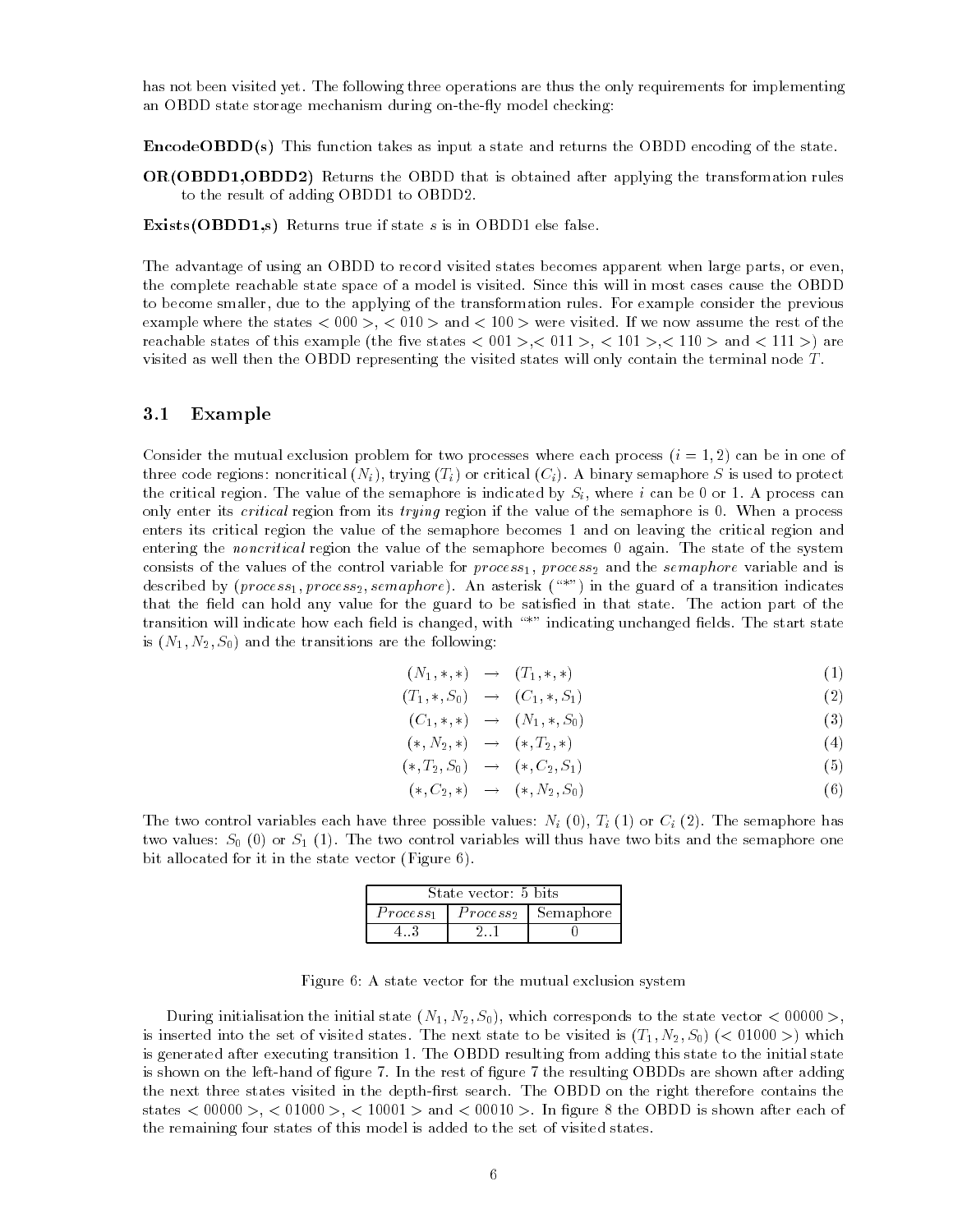

Figure 7: OBDD representations for adding the first four states of the mutual exclusion system to the state store.



Figure 8: OBDD representations after the last four states of the example are added. The rightmost one represents all eight reachable states of the system.

The memory requirement for this method is that of the largest OBDD generated during the search. For this example it is the memory required to represent the second and third last OBDDs (see figure 8) which both have 12 nodes (excluding the implicit  $F$ -terminal). Considering that the largest OBDD for a boolean function with five variables is 14, this example perform close to the worst-case\*. In general the the OBDD representing the state store will have a best-case performance that is linear and a worst-case that is exponential in the number of bits in the state vector. As it is unclear what the heuristics should be for choosing a variable ordering, we will only consider one variable ordering in the sequel. The variable order will be the same as the order of the bits in the state vector.

#### 4SPIN with OBDD State Store

With the aid of the BDD package<sup>-</sup> from Carnegie Mellon the two functions EncodeOBDD and Exists were the two fil implemented and the bdd\_or function provided were used to add two OBDDs together. The functions were added to the SPINT tool in a straight-forward fashion to obtain an experimental implementation for an on-the-fly model checker that uses an OBDD to record visited states.

The first example on which the method is evaluated is a model consisting of  $n$  concurrent counters, where each counter loops through the values 0 to 9. This example was chosen because it exhibits a regular state space and would therefore allow the OBDD state store to perform close to optimally. In Table 1 the results for 4, 5 and 6 concurrent counters are shown when using the OBDD state store compared with the table storage. The rest of the examples in Table 1 are all real-world models: pftp is a protocol model and snoopy a cache coherence model that are both available with the SPIN system. Scheduler is a model of a process scheduler that form part of a commercially available micro-kernel[8] and Address

<sup>&</sup>lt;sup>1</sup>If *n* is the number of variables in a boolean function then there are  $3 \times 2^{\frac{m}{2}} - 2$  nodes when *n* is even and  $2 \times (2^{\frac{m}{2}} - 1)$ nodes if <sup>n</sup> is odd in the largest possible OBDD for the function (excluding the implicit <sup>F</sup> -terminal).

<sup>2</sup>Available by ftp from emc.cs.cmu.edu (pub/bdd/bddlib.Tar.Z)

<sup>3</sup>Available by ftp from netlib.att.com (netlib/spin/spin2.8.Src.tar.Z)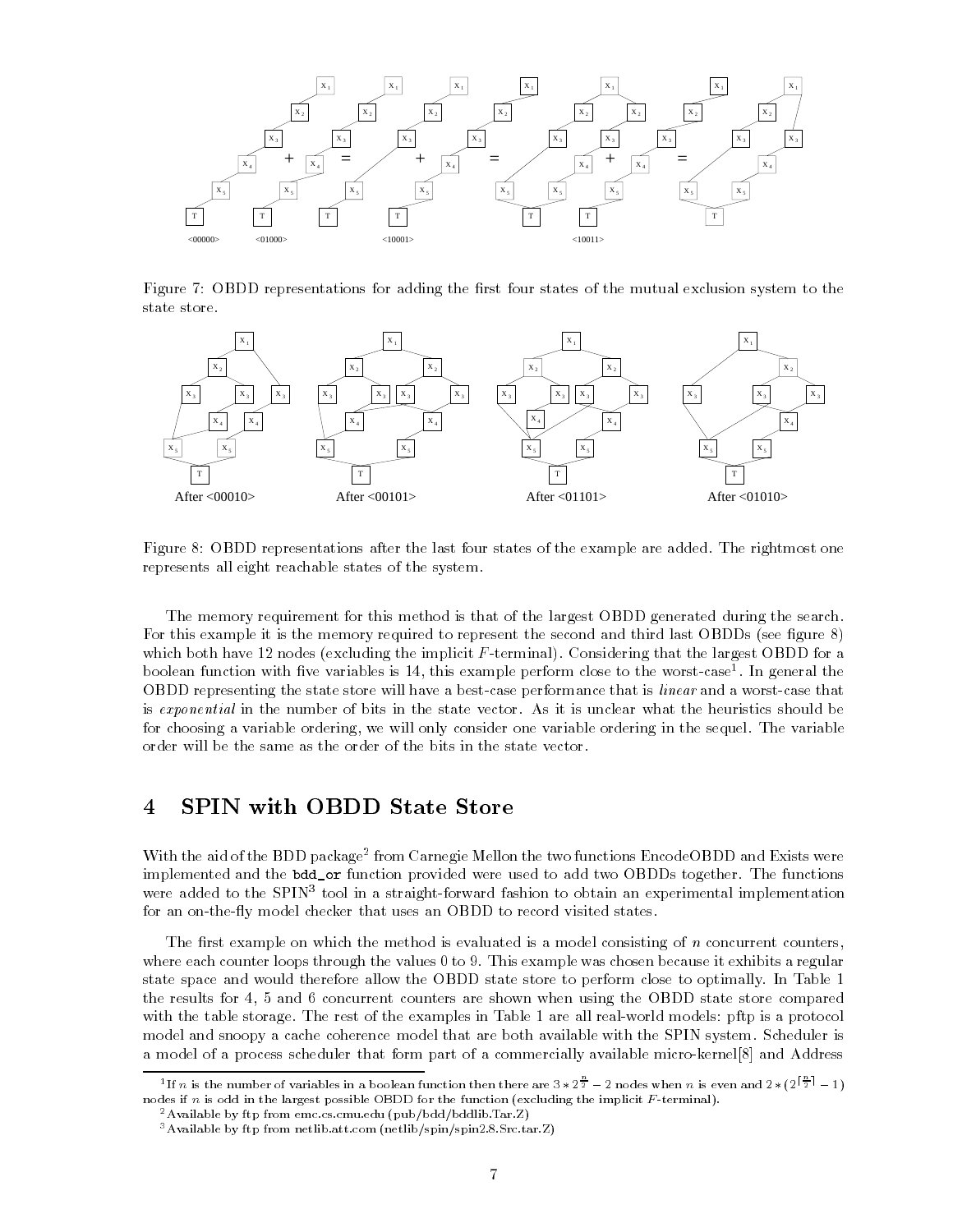|                   | Table Store    |                     | OBDD Store |                      |        |             |            |
|-------------------|----------------|---------------------|------------|----------------------|--------|-------------|------------|
| Model             | (Mb)<br>Memory | $\rm Time$<br>secs) | Memory     | Nodes (<br>(largest) | Time   | <b>Bits</b> | States     |
| counter 4         | 0.1            | 11                  | 0.3        | 158                  | 358    | 72          | $10^4 + 1$ |
| counter 5         |                | 647                 | 0.32       | 233                  | 1580   | 88          | $10^5 + 1$ |
| counter 6         | 32             | 3012                | 0.33       | 283                  | 18780  | 94          | $10^6 + 1$ |
| address interface | 0.7            | 2.8                 | 0.74       | 22470                | 580    | 608         | 9491       |
| snoopy            | 7.7            | 100                 | 9.97       | 421165               | 36824  | 704         | 91920      |
| scheduler         | 14.7           | 202                 | 0.95       | 53354                | 36259  | 472         | 256929     |
| pftp              | 48             | 600                 | >36        | $>10^{6}$            | >60000 | 928         | 439895     |

Table 1: Comparison between an OBDD and a (hash) table for storing visited states in SPIN.

Interface is a model of part of an asynchronous microprocessor [9]. The comparison is done on the memory used in megabytes and the time+taken in seconds for the two methods. The number of nodes in the m the largest OBDD required, the number of bits in the state vector and the number of reachable states are also indicated. As expected the counter examples show the biggest improvement when using the OBDD state store. The memory for the table store increase exponentially (since the number of states increase exponentially) while the OBDD only require a linear increase, in the number of concurrent counters.

Unfortunately for the real-world examples the OBDD state store does not perform as well as in the contrived examples of concurrent counters. For example the generation of the state space for the pftp model was aborted after 16 hours, since only half the number of states were generated by that time. The reason for this is the performance of the OBDD store is critically dependent on the number of bits in the state vector. Since every state generated during the search must first be checked against the visited states in the OBDD and then encoded in an OBDD if it has not been visited, the Exists and EncodeOBDD functions are dependent on the state vector size. Therefore, since the size of the OBDD representing a new state is dependent on the number of bits in the state vector, so too will the bdd\_or function be dependent on the state vector length. In the next section a compaction scheme will be given that will compress the length of the state vector, thus allowing the OBDD state store to be more effective.

#### 5State Compression

A model that has <sup>n</sup> bits in its state vector, seldom visits all 2n states. In SPIN this is mostly due to the fact that only predefined types are available. Therefore when a variable will only be assigned values in the range  $0 \ldots 7$ , it would still be required to be of type byte which would mean 8 bits in the state vector instead of the required 3. In general, however, it is because variables in different concurrent processes do not \interleave" all their possible values. Finding ways of reducing the state vector size, without losing information, would therefore seem a worthwhile pursuit. Strangely, however, *probabilistic* methods [14, 24, 19] are attracting more attention than safe reduction methods[22] in the research community. Probabilistic methods allow the state vector to be compressed in such a fashion that different states might have the same compressed state. During on-the-fly model checking this might cause a search to be truncated prematurely in which case certain parts of the state space might be ignored. Here a safe reduction method will be introduced that will reduce the memory requirements for a large class of models at the cost of an acceptable run-time overhead.

The intuition behind the method is firstly described. In the same fashion that a model will seldom visit all its  $2^n$  possible states, so too will a process seldom visit all of its potential states. Furthermore, a state explosion is seldom caused by one process visiting a large number of states, it is more commonly caused by the cartesian product of a number of "small" concurrent processes. Now if we consider a process that is ahocated m bits in its state vector but it visits only  $\kappa = 2^{\circ}$  states where  $\kappa \ll 2^{\circ}$  then  $m-n$  bits will be wasted every time a state is stored during the validation. This becomes more significant when this process is part of model that generates a large number of states, since  $m-n$  bits will be wasted

<sup>4</sup>The tests were run on a SPARC10 with 64Mb of memory.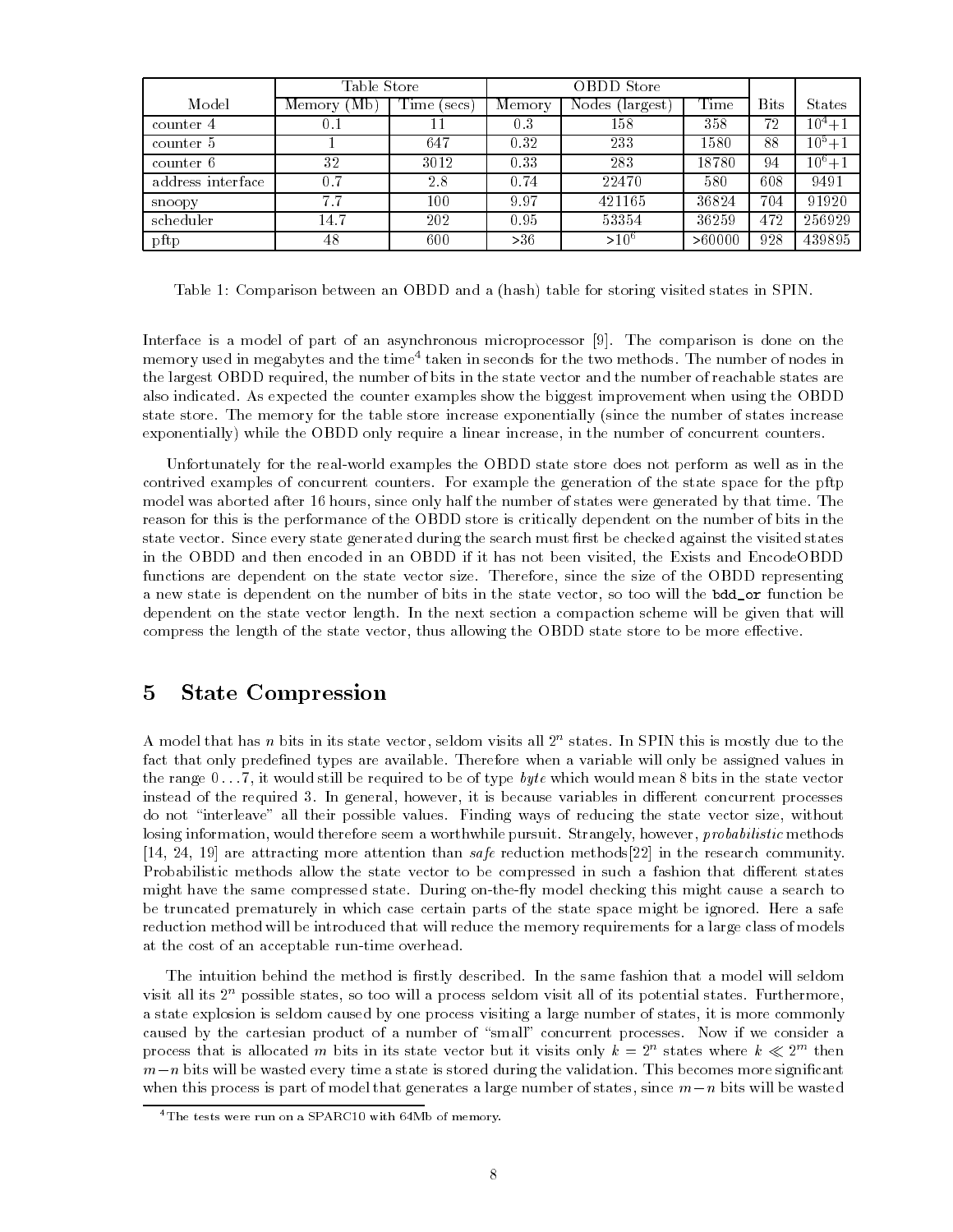

Figure 9: State vector compression via intermediate tables.

not only when the process generates a new state, but whenever any of the other processes in the model cause a new state to be generated. It would therefore seem sensible to only store each of the 2m states for the process once and only refer to them indirectly when the states are stored. This is achieved by storing the  $k$  m-bit values in a table and using the index in the table as the state in the state vector. This would mean only n bits would be required in the state vector for this process. The table will take-up memory but this will be offset when a large enough number of states is visited. Thus the only penalty will be in the run-time since the lookup in the table must be performed for every state generated.

In general, consider the state vector of length n to be constructed of  $p+1$  parts each of length  $n_i$  with  $i=0\ldots p$  . The parts  $n_i$  might be the bits allocated to a process, a variable or even a byte boundary. For every part  $n_i$  allocate a table  $t_i$  with  $k_i$  entries. Let the compressed state be of length m also consisting of  $p + 1$  parts each of length  $m_i = log_2 k_i$ . When a new state  $s = n_0 n_1 ... n_{p-1}$  is generated take part  $n_i$  and check if these bits are in the table  $t_i$ , if so, take the table index and assign it to  $m_i$ ; if  $n_i$  is not in the table find the next open slot (starting from slot 0), insert  $n_i$ , and assign the index to  $m_i$ . The compression technique is illustrated in figure 9. When will this compression fail to save memory? If there are too many unique  $n_i$  parts then the table  $t_i$  will become too large, or if a fixed table size is assumed, the table will overflow. Thus this compression method is only suitable for models where each  $n_i$  part only has  $k \ll 2^{n_i}$  unique states. There is also a break even point in the number of states that need to be generated before the memory used for the tables is offset. This value can be calculated as follows:

Let  $|s|$  be the number of states generated. Memory will be saved when the memory used without compression is greater than the memory required if compression is used. Therefore,

$$
|s| \sum_{i=0}^{p} n_i > |s| \sum_{i=0}^{p} log_2 k_i + \sum_{i=0}^{p} m_i n_i
$$

and thus if,

$$
|s| > \frac{\sum_{i=0}^{p} m_i n_i}{\sum_{i=0}^{p} n_i - \sum_{i=0}^{p} log_2 k_i}
$$

This is read as, the number of states visited must be larger than the number of bits in the tables divided by the number of bits saved in each state. This fits in nicely with the intuition that the method will only work well if the tables are relatively empty, i.e. each  $n_i$  part only has a few unique states.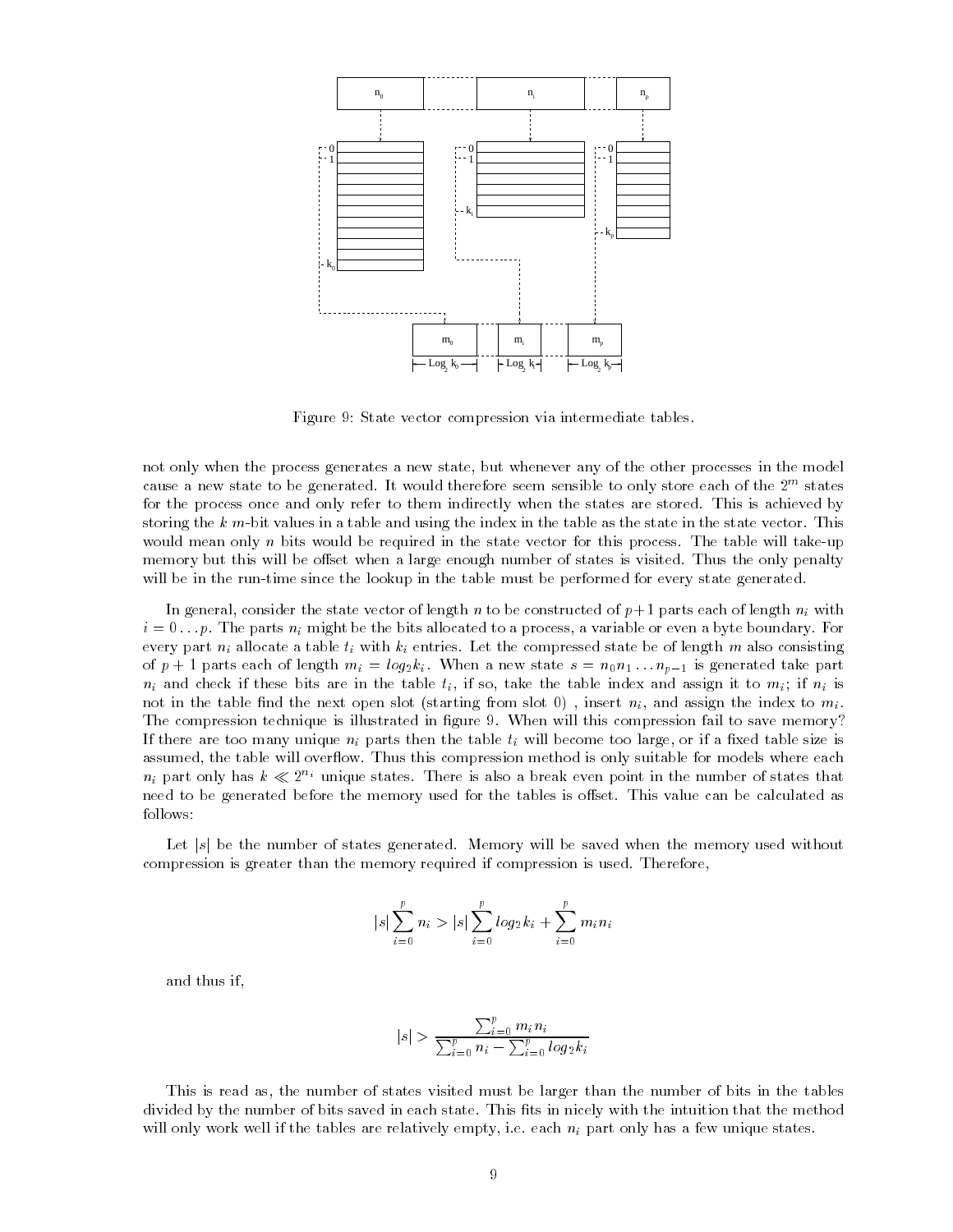|                   | Compress |      | Collapse      |        |      | New Collapse  |        |      |               |
|-------------------|----------|------|---------------|--------|------|---------------|--------|------|---------------|
| Model             | Memory   | Time | <b>B</b> ytes | Memory | Time | <b>B</b> ytes | Memory | Time | <b>B</b> vtes |
| address interface | 0.17     | 4.   | 19            | 0.25   | 5.4  | $27\,$        | 9.11   | 23   | 12            |
| snoopy            | 1.92     | 29   | 22            | 4.0    | 33   | 46            | 1.57   | 23.3 | 18            |
| scheduler         | 3.67     | 221  | 15            | 7.8    | 234  | 32            | 4.41   | 226  | 18            |
| pftp              | 12       | 741  | 29            | 10.9   | 730  | 26            | 5.8    | 659  | 14            |

Table 2: Results with state compression added to SPIN.

The implementation used here is to divide the state vector into 4 byte parts, i.e. every  $n_i$  is 4 bytes long. The table sizes for all  $t_i$  is fixed at 256, i.e.  $k_i$  is 256. Thus every  $n_i$  will be compressed into one byte in the compressed state. This configuration was chosen due to its simplistic implementation in the SPIN tool. The memory required by one table will therefore be  $256 * 4$  bytes (1 kilobyte). Thus if the state vector is <sup>n</sup> bytes (note in SPIN the state vector is always a multiple of 8 bits) long the tables will require  $\lfloor \frac{\ldots}{4} \rfloor$  kilobytes of memory.

#### 5.1Related Work

Independently of the work reported here the compression technique described above was implemented in the SPIN system by Gerard Holzmann. This implementation, referred to as collapsing the state vector, is more general than the compression of 4 bytes into one described above (which will be called compression in the sequel). It allows the collapsing of each process into either 1, 2, 3 or 4 bytes, depending on how many unique states the largest process generates. Similarly all global variables are grouped together and collapsed. Since PROMELA (the language used to describe the models to be checked by SPIN) supports asynchronous communication, every channel (queue) is also collapsed in a similar fashion to each process. The collapsing of each state therefore consists of three parts: globals (as a unit), processes (one or more) and channels (zero or more). It was found that each process (and globals) in snoopy, pftp and scheduler can be collapsed into 2 bytes, and, the processes (and globals) in the address interface were small enough to be collapsed into 1 byte.

In table 2 the comparative results between collapsing and compression are shown. For each method the memory (Mb), time (secs) and the number of bytes in the reduced state are shown. As expected the memory usage show a four fold reduction when using compression. Signicantly, though, the time increase is only 1.46 in the worst case. Note that the concurrent counter models cannot be handled by this method, since the 4 byte parts generate more than 256 unique states and therefore cause the tables to overflow. They were therefore not considered in the comparisons. Unexpectedly, the collapse method only performed better in reducing the state size for the pftp model. On closer inspection it was found that redundant information was stored in the state vector when channels were globally defined (as is the case in all four examples). Specifically, the channel contents, was stored in the "globals" section of the reduced state as well as in the \channels" section. The collapse implementation was changed such that no global channel will be stored in the "channels" section of the reduced state. This caused a considerable reduction in the state size as can be seen from the last column in gure 2. Now for all but the scheduler example the collapse method saves memory. A further optimisation to the collapse method would be to allow the user to specify the number of bytes each process will require in the reduced state. Currently, the largest process, globals or channels determine how many bytes will be used during collapsing of the state vector. For example, in the scheduler only the globals (281 states) and one of the processes (274 states) require 2 bytes and all the other processes generate less than 256 states and can therefore be collapsed into 1 byte. Therefore, the reduced state of the scheduler could be 12 bytes instead of the current 18. As is the case with compression the time increase incurred is not signicant.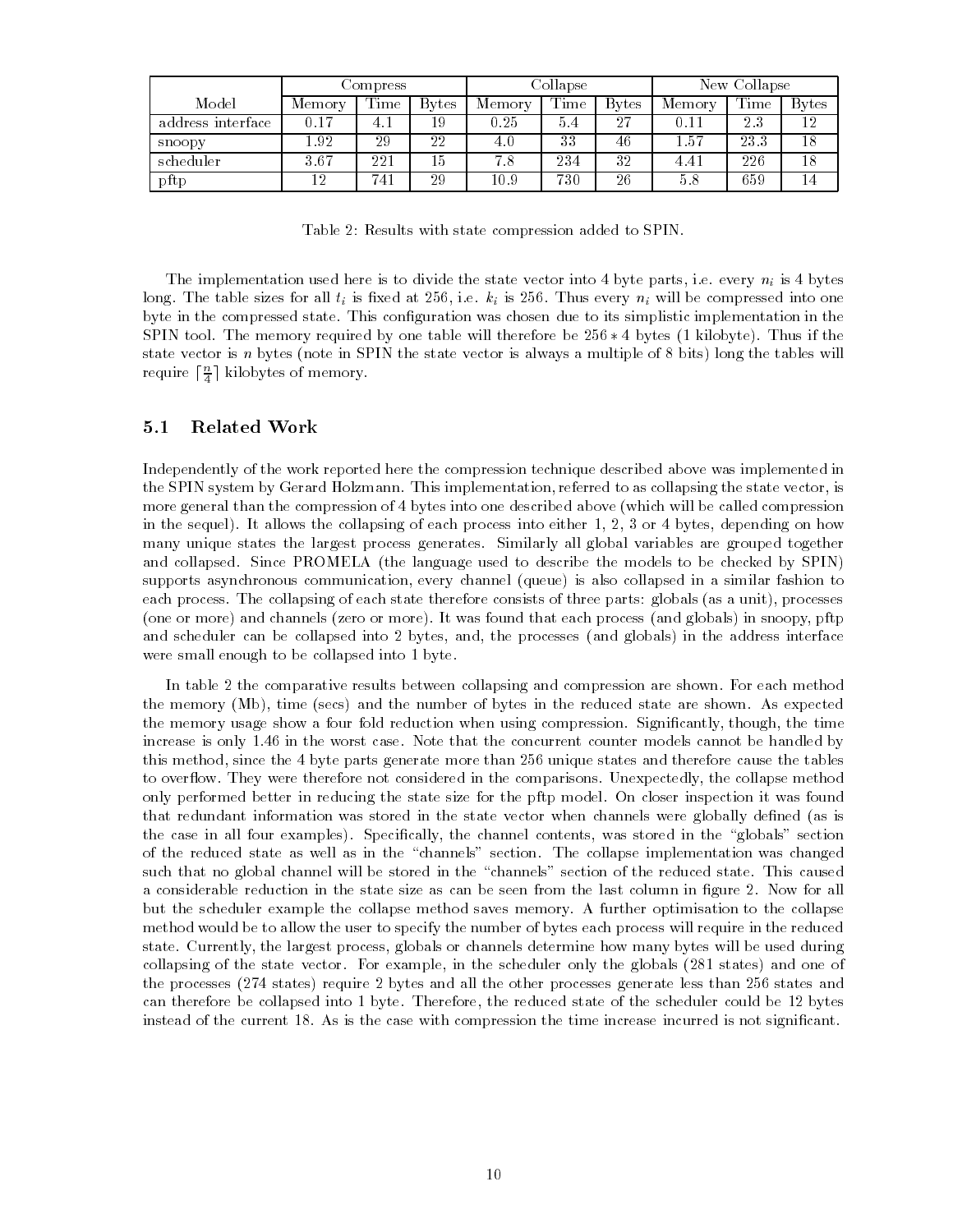|                   |        | $OBDD + Compress$ |       | $OBDD + Collapse$ |        |       |  |
|-------------------|--------|-------------------|-------|-------------------|--------|-------|--|
| Model             | Memory | Nodes             | Time  | Memory            | Nodes  | Time  |  |
| address interface | 0.29   | 11246             | 340   | 0.2               | 6950   | 212   |  |
| snoopy            | 1.97   | 108193            | 3910  | 26                | 126141 | 4613  |  |
| scheduler         | 0.49   | 19705             | 6891  | 0.48              | 18474  | 6185  |  |
| pftp              | 6.3    | 349210            | 17403 | 3.43              | 167767 | 15870 |  |

Table 3: OBDD results with state compression/collapsing added to SPIN.

#### 5.2Combining Compression with the OBDD State Store

In the previous section it was shown how the state vector length can be reduced. The effect of this reduction on the performance of the OBDD state store will now be investigated. Note however that any reduction technique can be combined with the OBDD state store, even probabilistic ones. The results of this experiment are shown in table 3. The results indicate that the compression scheme now makes the OBDD state store a much more viable option. For instance, the pftp model that took more than 16 hours to generate only halve its reachable states when just the OBDD state store was used can now complete the search in a reasonable time when compression is added. When considering the memory required for the normal hash table state store (table 1) it is evident that the OBDD state store combined with state compression is more space efficient for all four of the examples. The best reduction is achieved for the scheduler where 30 times less memory is required.

Interestingly, in the snoopy and scheduler models the compression method that yielded the best reduction in the size of the state vector did not save the most memory when the OBDD state store was added. However, in both these cases the difference in state size is small and the results just highlights the unpredictability of the growth of OBDDs. In the pftp example, where the difference in state size is signicant, the method which yielded the smaller state vector (collapse) also required less nodes in its largest OBDD.

Unfortunately, time requirements are now becoming an increasing problem. It would seem that the space savings are almost directly proportional in the time increase. This would seem to indicate that this method of combining an OBDD state store and state compression will only be suitable where memory is a bottle-neck. Until now, however, we have only considered models where the complete state space is traversed. With the use of partial order methods it might be unnecessary to traverse all interleavings of transitions in concurrent processes. Using partial orders in combination with the OBDD state store will be investigated in the next section.

#### Partial Orders 6

Partial orders will not be discussed in any great detail here, the interested reader is referred to [20, 11, 17, 15]. It is sufficient to know that when partial orders are exploited during state generation it might cause certain states never to be generated. This is due to the fact that certain interleavings of independent transitions might not be considered. In [15] the implementation of partial order rules in the SPIN system are described.

When combining the OBDD state store (with the collapse method of state compression) with the partial order rules the results were surprising (see table 4). The expected reduction in memory is less than might have been anticipated, especially considering so many fewer states are visited. In fact, when considering the second last column in table 4, showing the memory required if partial orders and compression were used with the traditional hash table (i.e. not using an OBDD state store), it can be seen that using the hash table is more memory efficient than the OBDD state store when used in combination with partial orders.

In figure 10 the number of nodes in the OBDD state store is plotted during state generation for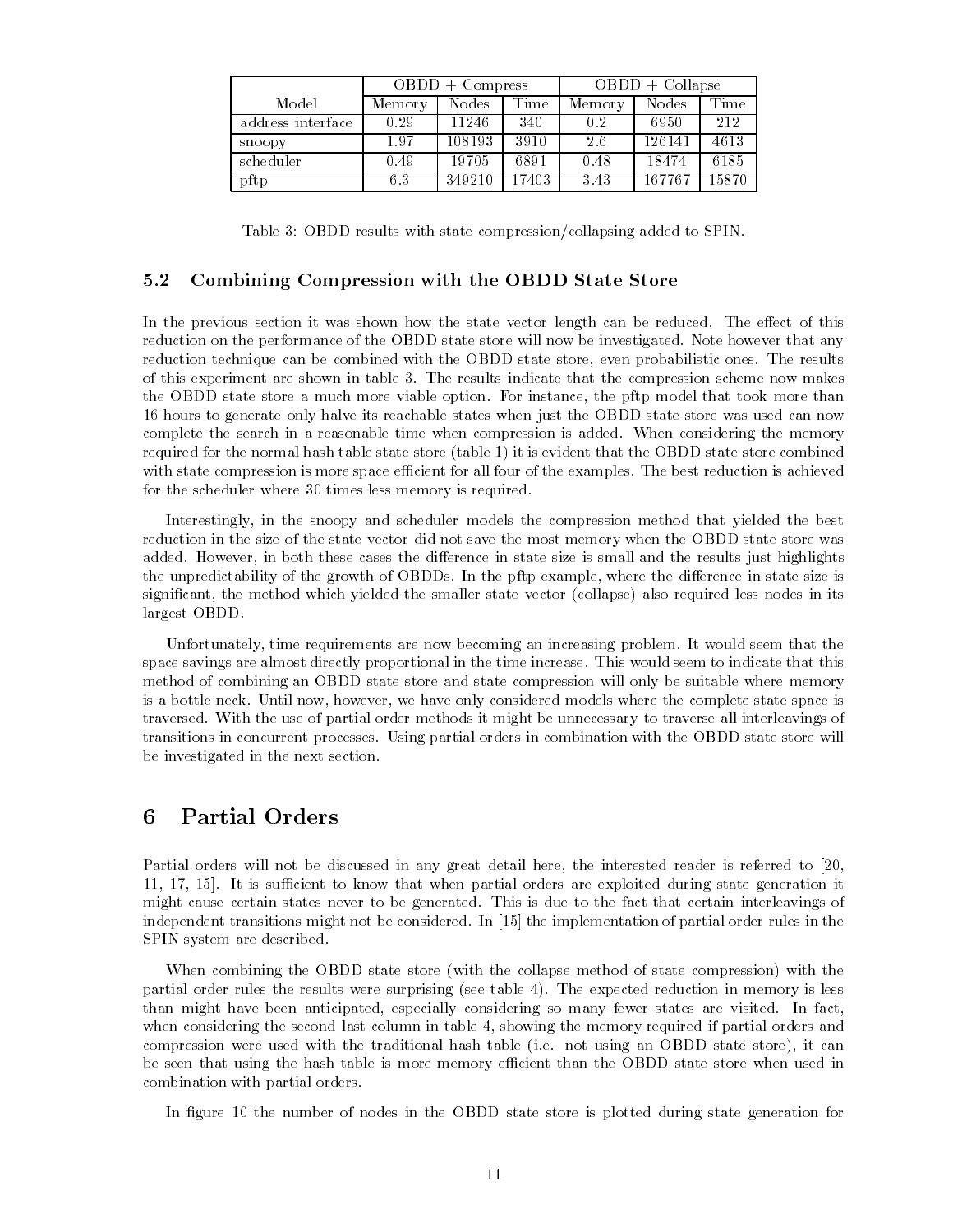|                   |        | $OBDD + Partial$ Orders |      | Partial Orders + Collapse |        |      |
|-------------------|--------|-------------------------|------|---------------------------|--------|------|
| Model             | States | Memory                  | Time | Nodes                     | Memory | Time |
| address interface | 9491   | 0.21                    | 242  | 7229                      | 0.11   | 23   |
| snoopy            | 15295  | 0.9                     | 171  | 44543                     | 0.26   |      |
| scheduler         | 9251   | 0.29                    | 259  | 12619                     | 0.13   |      |
| pftp              | 95241  | 1.72                    | 1325 | 90057                     | 1.27   | 198  |

Table 4: OBDD state store with Partial Orders



Figure 10: OBDD growth with and without partial order rules.

our four examples (with and without partial order rules). For pftp (top left) the OBDD grows faster when partial order rules are used. Even more surprising is the graph for the address interface: here the same number of states are visited with and without partial order rules, but the OBDD state store requires more nodes when partial orders are enforced! The reason for this behaviour can be explained by remembering that OBDDs perform well when there is regularity in the state space, when partial order rules are used some of this regularity may be removed. This explains the behaviour seen for pftp. In the case of the address interface, however, it is simply that the states were generated in a different order when partial orders were used and this resulted in a loss of regularity in the state space.

#### 7Conclusion

We have investigated a new approach to reduce the memory requirements during on-the-fly model checking. An OBDD encoding of the states visited during the depth-first exploration of the state space was used to achieve this goal. The initial results (table 1) were not encouraging. Therefore, a state compression technique was given that will reduce the length of the state vector and therefore the memory required during the generation of the state space. This compression method will work well for models that generate a large number of states  $k \ll 2^n$  where n is the length of the state vector. Although the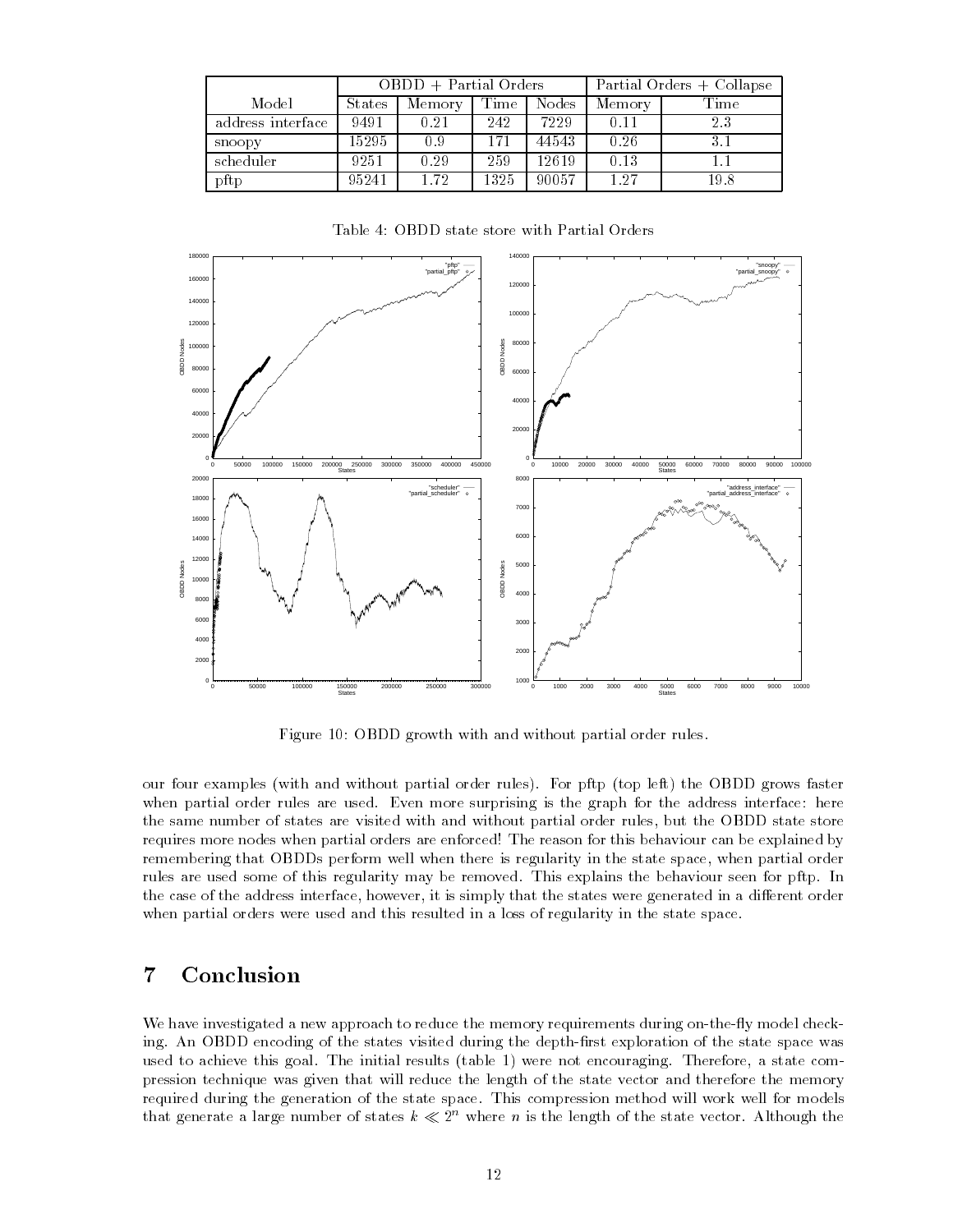

Figure 11: ONDD for the mutual exclusion system. Nodes are labelled with the three process variables.

method was introduced to improve the performance of the OBDD state store, it can be used with any type of state storage method. For instance, combining a specific implementation of the state compression with a hash table as a state store produced a four fold memory reduction while only increasing the time taken by less than a factor of two compared to the case where no compression was used (see table 2). The more general implementation of the compression technique that is currently used in SPIN, was also considered and was found to store unnecessary information in the compressed state in certain cases. The improved version of this so-called collapse method was found to achieve more than a four fold reduction in the majority of the examples used. Combining the state compression and the OBDD state store gave reductions in the memory requirements over both the cases where compression and a hash table is used and an OBDD state store without compression (table 3). Lastly, the OBDD state store (with state compression) was combined with a partial order reduction method. Although the partial order rules did reduce the number of reachable states, the expected memory reductions did not occur. Due to the removal of certain interleavings during partial order reductions, and therefore certain previously reachable states, the size of the OBDD state store were not reduced as much as before by the three OBDD transformation rules. Therefore, when reducing the state space according to partial order rules, it is in general more space and time efficient to use a hash table state store (see table 4).

In summary, an OBDD state store must in general be used with some form of compression, even probabilistic compression, if it is to be a worthwhile mechanism for space saving during on-the-fly model checking. The only type of model for which this prerequisite do not hold is models where the number of reachable states is close to the number of potentially reachable states  $2^n$  where n is the length of the state vector. Furthermore, the state compression method introduced in section 5, is safe (i.e. all reachable states will be visited) and will in most cases reduce memory requirements no matter what state storage mechanism is used. Again, the only type of model for which the compression will not cause a memory saving, are those that reach a large portion of its potentially reachable states.

Before this experiment was started the view was expressed that combining an OBDD state store with the SPIN tool, will not be practical. A combinatorial explosion in the size of the OBDD was expected. It is our opinion that this view has been dispelled, since a number of real-life examples were chosen and for all of them a space saving was achieved over the traditional hash table storage method. It must be said that a substantial time increase is incurred, but this in part due to the way the operations on the OBDDs were implemented. The operations are by no means time efficient since this was meant to be an experiment in memory reduction. Furthermore, no mention is made of the performance of other variable orderings, but this is again due to the fact that we were interested in the general behaviour of an OBDD state store and were therefore not concerned about fine-tuning the method to obtain better performance. Improving the performance of the three OBDD functions used and experimenting with heuristics for finding better variable orderings will be the focus of future work.

Another future extension is to use ordered n-ary decision diagrams (ONDDs)[18] instead of OBDDs. The main difference between ONDDs and OBDDs is that an ONDD node is n-ary, where  $n$  is the cardinality of the domain of the variable it is labelled with. Every node in an ONDD can therefore have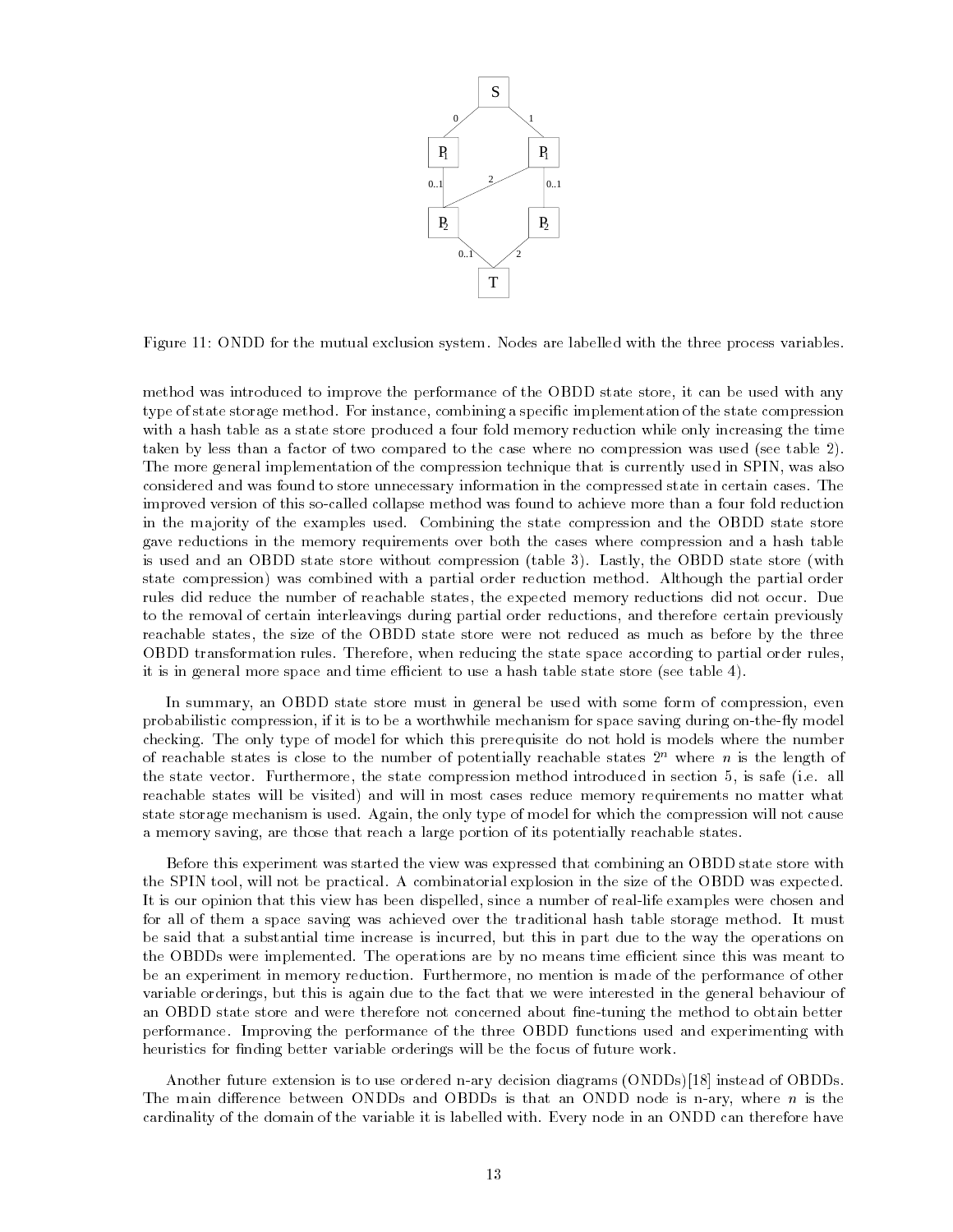n possible arcs to the nodes below it in the graph. Since it is possible that many of the arcs from a node can go to the same node, we will adopt the compaction described in [18] where every arc is labelled by a range of constants rather than with an individual constant. In figure 11 the ONDD encoding the reachable states in the mutual exclusion example is shown. Note that the state compression scheme of section 5 will fit in nicely with the use of an ONDD state store. For instance, every component  $m_i$  of the compressed state (see figure 9) will be one of the variables of the ONDD. Furthermore, if the indexes of the tables  $t_i$  is allocated consecutively (as is the case in all the examples in this paper), then the chances of compacting the arcs from a node by labelling it with ranges is increased.

## References

- [1] O. Bernholtz, M. Vardi, and P. Wolper. An automata-theoretic approach to branching-time model checking. In  $CAV$  '94 : 6th International Conference on Computer Aided Verification, volume 818 of Lecture Notes in Computer Science, 1994.
- [2] G. Bhat, R. Cleaveland, and O. Grumberg. Efficient on-the-fly model checking for  $\text{ct}$ . In Symposium on Logic in Computer Science, June 1995.
- [3] Randall E. Bryant. Symbolic Boolean Manipulation with Ordered Binary-Decision Diagrams. ACM Computing Surveys,  $24(3):293-318$ , September 1992.
- [4] R.E. Bryant. Graph-based Algorithms for Boolean Function Manipulation. IEEE Transactions on  $Computers, C-35(8):677-691, August 1986.$
- [5] E. Clarke, O. Grumberg, and D. Long. Verification tools for finite-state concurrent systems. In A Decade of Concurrency: Reflections and Perspectives, volume 803 of Lecture Notes in Computer Science, 1993.
- [6] E.M. Clarke, E.A. Emerson, and A.P. Sistla. Automatic Verification of Finite State Concurrent Systems Using Temporal Logic Specifications: A Practical Approach. Proceedings 10th ACM Symposium on Principles of Programming Languages, pages 117-126, 1983.
- [7] E.M. Clarke, E.A. Emerson, and A.P. Sistla. Automatic Verication of Finite-State Concurrent Systems Using Temporal Logic Specifications. ACM Transactions on Programming Languages and  $Systems, 8(2):244–263, April 1986.$
- [8] W. Fouché and P. de Villiers. A Reusable Kernel for the Development of Control Software. In 6-th Southern African Computer Symposium, pages 83-94, July 1991.
- [9] S. B. Furber, P. Day, J. D. Garside, N. C. Paver, and J. V. Woods. A micropipelined ARM. In T. Yanagawa and P. A. Ivey, editors, *Proceedings of VLSI 93*, pages 5.4.1-5.4.10, September 1993.
- [10] P. Godefroid, G.J. Holzmann, and D. Pirottin. State space caching revisited. In Proc. 4th Computer Aided Verification Workshop, Montreal, Canada, June 1992. also in: Formal Methods in System Design, Kluwer, 1995.
- [11] P. Godefroid and P. Wolper. Using Partial Orders for the Efficient Verification of Deadlock Freedom and Safety Properties. Formal Methods in System Design, 2(2):149-164, April 1993.
- [12] G.J. Holzmann. An improved protocol reachability analysis technique. Software, Practice  $\mathscr B$  Experience,  $18(2)$ :137-161, February 1988.
- [13] G.J. Holzmann. Design and Validation of Computer Protocols. Prentice-Hall, Englewood Cliffs, New Jersey, 1991.
- [14] G.J. Holzmann. An Analysis of Bitstate Hashing. In 15-th International Symposium on Protocol Specification, Testing, and Verification, Warsaw,Poland, June 1995. North-Holland.
- [15] G.J. Holzmann and Doron Peled. An improvement in formal verification. In Proc. FORTE94, Berne, Switzerland, October 1994.